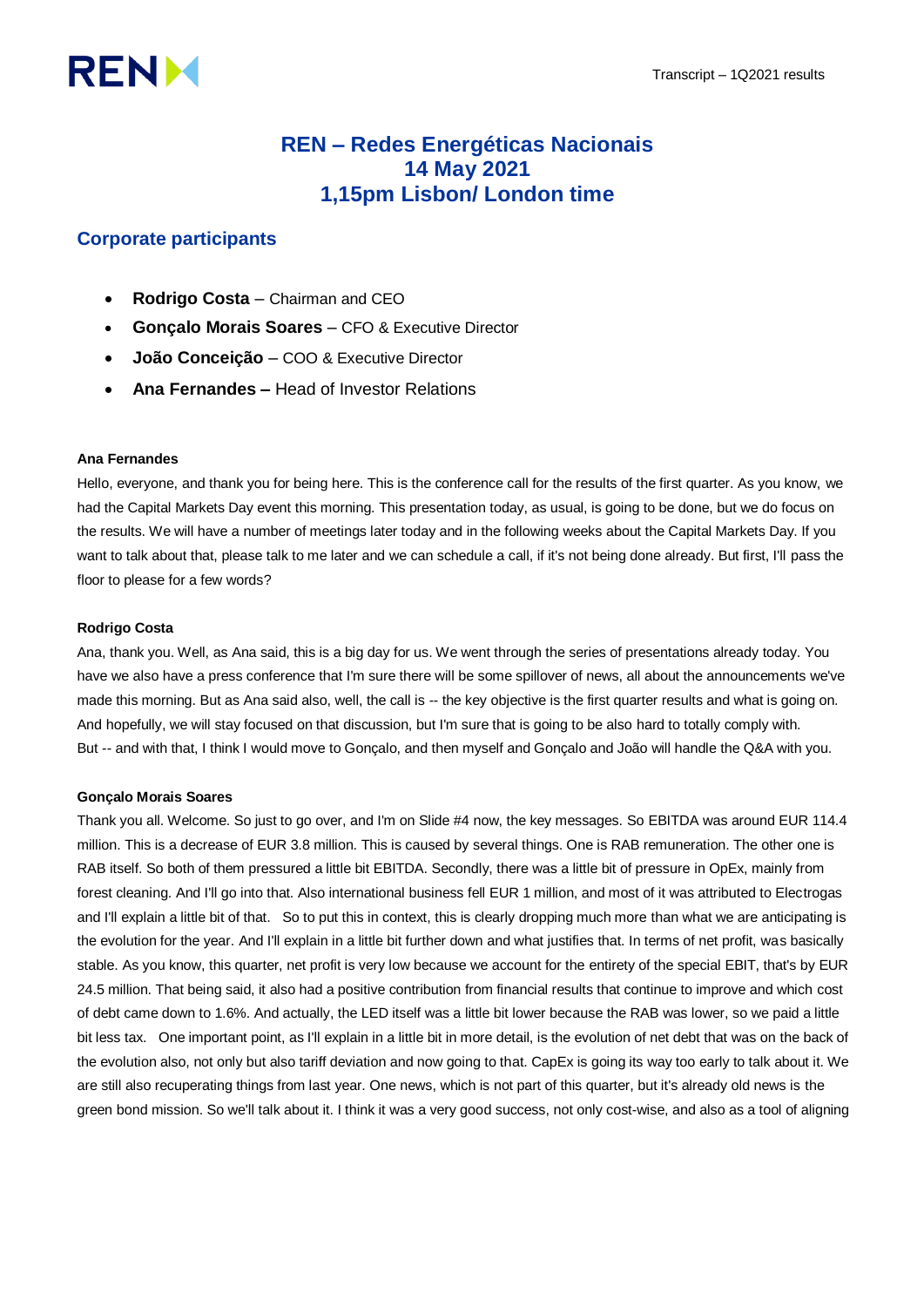# **RENM**

our funding strategy and our ESG commitment. And then we have a little bit of information about the sector. But I'll ask to João that will go over the sector and the operating news. João?

# **João Faria Conceição**

Thanks, Gonçalo. Good afternoon to you all. Going forward to slide number #5. We tried to sum up what were the most relevant issues regarding the sector during this first quarter. The two most important things were that impact REN were the signature of the first bilateral agreements with 14 generators -- 14 new solar projects. Those contracts have already been signed. We are starting to work on the licensing process in order to proceed with what is foreseen in the contract, which is to develop the necessary upgradings in the infrastructure to create the necessary connections for these 14 projects.

Also, the regulator has launched the public consultation of our 10-year network development plan. Our CapEx plan for the next 10 years, '22-'31 CapEx plan, both for electricity and natural gas transmission. On the electricity side, we are foreseeing an overall investment around EUR 831 million. On natural gas, it's a little bit less. It's EUR 137 million. But you have to bear in mind that this accumulates to the projects that have already been approved by the government, and that were foreseen in the previous investment plan.

Going forward to Slide #7, you have a summary of the highlights from the operational perspective. A couple of message in terms of quality of service, it was quite good. We didn't have any interruption time on electricity and more on natural gas with very high levels of great availability. In terms of consumption, there was a slight decrease in the electricity consumption comparing to 2020, the same period in 2020. In consumption of natural gas, that was a higher decrease, justified by the fact that this first quarter has been quite a wet one. And therefore, renewables, namely hydro, took their place in the grid -- in the generation portfolio. And therefore, there was not a need for generating electricity for combined cycle plans. These are a consequence of having a very high level of renewables integration in terms of consumption supply, which in the first quarter, almost reached 80%.

And with that, Gonçalo, I pass to you.

# **Gonçalo Morais Soares**

Thank you. So moving to Slide #8, just a summary of the main KPIs that I spoke to you about so you see the drop of 3.8% EBITDA. And the drop, a significant drop in terms of financial results and improvement there, which led to an improvement of EUR 4.4 million in net profit. So I'll pass to the next slide. We will look at EBITDA. So this is the main impact that we've seen, that's our detail in the coming slide. So you have RAB remuneration coming down around EUR 2.5 million. OpEx contribution and debt also coming down around EUR 1 million and international segment EUR 1 million also coming down. You see that in terms of how businesses contribute to EBITDA, it's basically unchanged no major changes whatsoever.

In Slide #10, what you see is this low rate environment that continues, but that has more or less stabilized. There's no major changes for some time. And that reflects on the base rates, which are a little bit lower, but they are not significantly lower. So they're all at the floor, at 4.5 for transmission businesses and 4.7 for distribution, which is almost -- it's 10 basis points below what we have last year.

Moving to Slide 11 and talking about CapEx. So as you know, it's a little bit early to talk about this, but we are recuperating CapEx from what we were doing -- from what was still being done from last year, that's why CapEx also goes up a little bit, but it's a little bit early. Transfers have not yet materialized, although they are increasing, have not materialized. So as I said, it's a little bit soon to talk about this. We are still expecting to have a strong CapEx here. So we'll see how the year moves on. And I think that in the next quarters, we'll have a little bit more visibility of how this is going to evolve.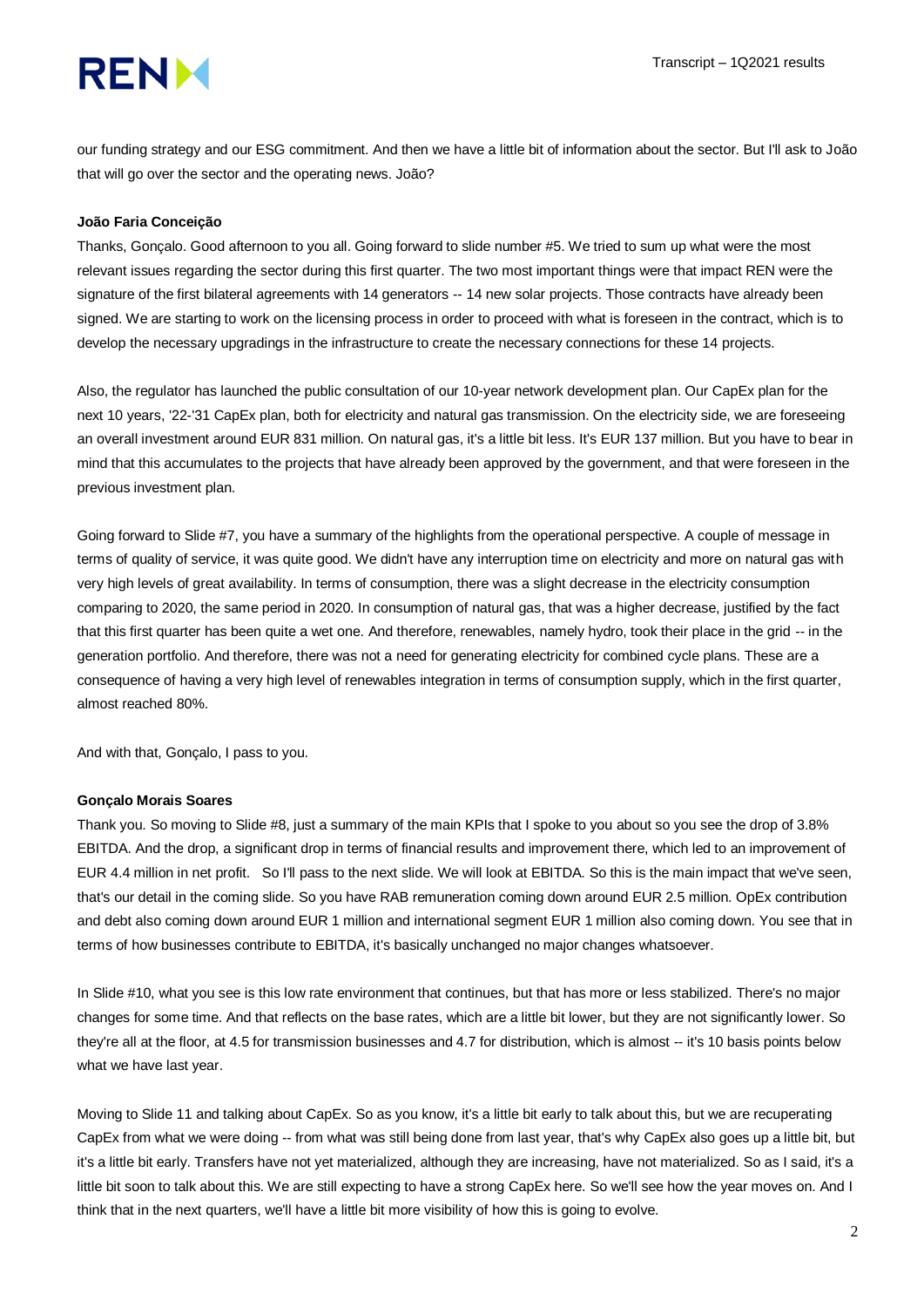

On Slide 12, I'd say that there aren't any major comments. Again, typically transfers to RAB will curb later in the year. So it is normal that in the first quarter to have a negative year-on-year pressure in terms of RAB and what you see here is that all the segments are coming down, even gas distribution at the beginning of the year is coming down typically a segment that always increases year-on-year, okay? But again, we have to wait a little bit more on this.

Moving to Slide 13. So you see that the major impact this time is not from RAB evolution. So the impact there is negative, but it's small, around EUR 0.5 million. So basically, the major impact has to do with this asset-based evolution, which is the one that is creating a little bit more pressure in terms of remuneration. Although you see that in terms of gas distribution, is much more stable. But this is the, let's say, the last impact of the delay that we had in COVID last year also and it's the fact that we are not -- only now concluding some of those work.

Slide 14, and coming to OpEx. We see that OpEx was, in some ways, penalized in this quarter. And you have the major costs that you have here in external costs, I'd say, abnormally high for the quarter. So the main one relates to forest clearing. Forest clearing is much higher in the quarter than it was last year, growing around 60% versus last year. But this is just an anticipation of work. Last year was, if you remember, a special quarter. So there were a lot of work that were not done in February, in March next. So there was a delay in a lot of these areas. And so although we are foreseeing that full year, this is going to come down, so this is going to come down versus what we had in 2020. Nevertheless, this was an atypical quarter. So you are going to see this with a positive year-on-year evolution from effect from now on. It's normal that it's the first years of the month before my -- before the heat comes in that we have the highest effort in this type of cost. And insurance costs. They're also going up a little bit. We have a new underwater cable that is being issued now and wasn't before. And the reality is that prices in the market are going a little bit up. And so it caused a small pressure, but it's nothing not worthy, okay? And so I'd say that apart from that and some costs relating to the strategic plan that kind of explains a little bit why OpEx had this evolution. If you look at personnel costs, they are completely flat and in line with expectations. Looking at international business. It was also an atypical quarter, not representative of what we expect for the full year. So in terms of first Transemel, the electricity. So we are wrapping up the transition. Everything is going normal, and we are expecting in the next one month to be done with this transition before the clearly. And the differences here are very small. These are revenues that we were going to recuperate in April. And there are some small COVID delays also there in construction, but I would say that's nothing kind of out of the revenue. And Electrogas is a little bit more perceptible, and this stems for the fact that the interruptible revenues. So the ones that are not fixed revenues came down. And that relates to the fact that gas supply from Argentina was cut to low. And so that kind of reduced the revenues we have there. We know, and this already -- we already have that new. It's going to pick up for the rest of the year. So although we knew that there was going to be a small drop perhaps of EBITDA this year, because we are switching some contracts for others. And clearly, this is not going to be in this site. And so this should also recuperate. I think that we are comfortable in line with expectations and it should be much more stable in the full year and in the rest of the year.

So moving to Slide 16 and looking below EBITDA. I think that here what stands out this financial results. So this is the continuing effort that we have been making in terms of decreasing the cost of debt, it's true that it's not decreasing as much anymore. So it came down to 1.6%. I say that this year, this is where it should stay. This 1.7%. So you are not going to have a major decrease versus last year, okay, and also lower debt. So we also reduced debt and I'll go into that in a minute. In terms of taxes, nothing out of the ordinary. Still paying, unfortunately, a special levy. It came down around EUR 1 million versus last year. And the rest, I'd say, there's no major news on there.

So looking at consolidated view on Slide 17 is basically just go assets decreasing EBITDA and then financial results compensated slightly lower sales and a bit lower income tax as you have less income to tax. Let me spend now on Slide 18 a little bit of time talking about net debt. So you don't see here still the impact of the conditions, which was, as we said, a clear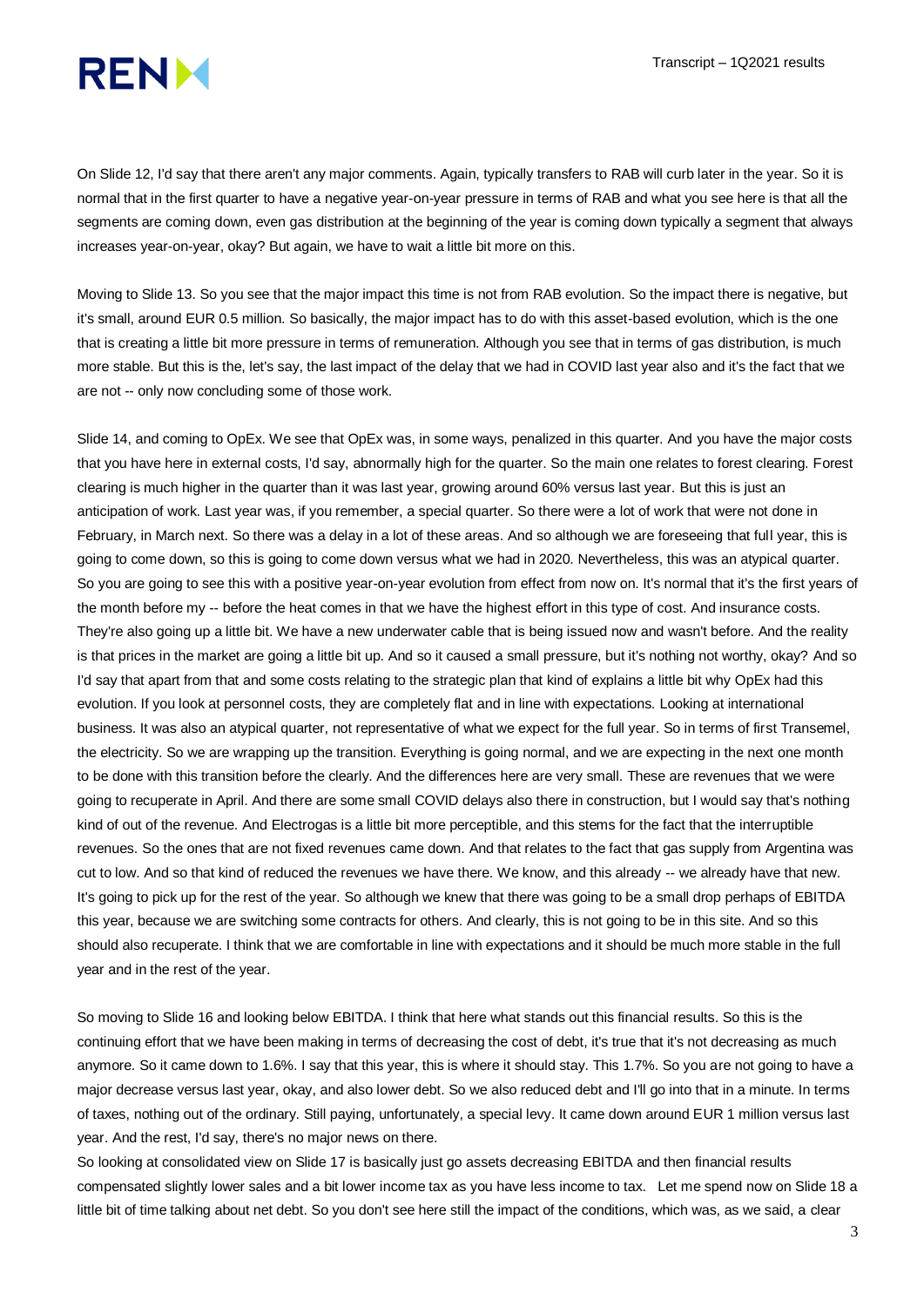

success with extremely low yields, 0.5%, negative new issue premium. So we are quite happy with how it turned out. The maturity also, you don't see it here, but will go up, it was around 3.2 years. It should go up after this closer to 4 years, even taking into account all of the commercial paper, which kind of artificially brings down the maturity of the debt. But that kind of is the part relating to the bond issuances, which I think was a good success. Looking at net debt, we see is a big chunk, which we normally don't spend so much time going over, but which is related to tariff deviation. I mean these are not bad news, but there's something that you have to explain because you should not expect that this deviation of this amount based on until the end of the year. So -- and I said it would be normal since we had a little bit lower CapEx to further debt to come down. It's always normal in the first quarter, but tariff deviation in this quarter came down particularly. And this was, as said, across the board, all of our businesses and electricity. There were small deviations in terms of consumption that were in our favor. There was an amount that we received from -- which is not for us, it's for the system, but we received that amount from that state fund, which is now going to be repaired along the year and that amounts to around EUR 30 million in this deviation. So those are EUR 33 million that you'll see as the year goes by -- go back in the different direction. Gas also had some extraordinary revenues relating to an option in the terminal. But that will also kind of -- not this year, but in the next few years, be smoothed out somehow in the tariff deviation. Although this year, you see impact and even the trading unit that we have had a positive evolution given prices of electricity and the cost that we have. So it was some of many different impacts. And that normally don't happen at the same time, but in this case, it was a positive overall impact. But again, expect this, namely in the -- that part of electricity on the trading kind of bounce back in the other direction. So we are expecting the tariff deviations to be lower at the year-end, but not to be lower in the magnitude that you are seeing here, okay? I mean, Slide 19, nothing major to comment. It's just more a little bit for your information, how prices have been evolving. And so in terms of closing remarks, as I said, EBITDA was a little bit atypical quarter because of what I explained. So you should expect a more stable EBITDA going forward. And net debt also that impacts from cash aviations that you should also expect to be a little bit smooth it out. And I'd say that this is what covers the things that were nonrecurring. We think that this is clearly worked that business very well, the quarter was the full year is going to be, so we are pretty comfortable with it, okay? So with that, we conclude, and as an said, we are happy to answer a few questions about the first quarter results. If you have any. Thank you very much.

#### **Q&A**

#### **Jacopo Vismara** - Mediobanca

I've got three. And basically, you already touched the first 2 points in your presentation, but any additional granularity would be appreciated. So on the first one, if you can explain the positive effect of -- on the net debt from the TI variation? And how is it impacting your net debt by year-end? The second would be the level of CapEx do you expect for the overall year? And the third one is, if you expect a recovery of the Portuguese bond yields in 2021 and how do you see the walk up for electricity, and that would be all my questions.

#### **Gonçalo Morais Soares**

I mean on the first one on net debt. So I think I went into a little bit of detail already. So I think that you should clearly expect some kind of negative or, in this case, positive, but the decrease in tariff deviations until the year-end. I don't know if it's EUR 50 million. I mean, we don't -- but it's going to be -- it's not going to be EUR 5 million, but it's not going to be EUR 140 million, like we think -- it's going to be something in. Apart from this, you had a question on CapEx -- the level of CapEx? I mean, we think that we are going to have a level of CapEx. Even with some delays, it should be above what we had last year. We believe that this is a strong CapEx level. We presented the Capital Markets Day, where we gave an internal of EUR 200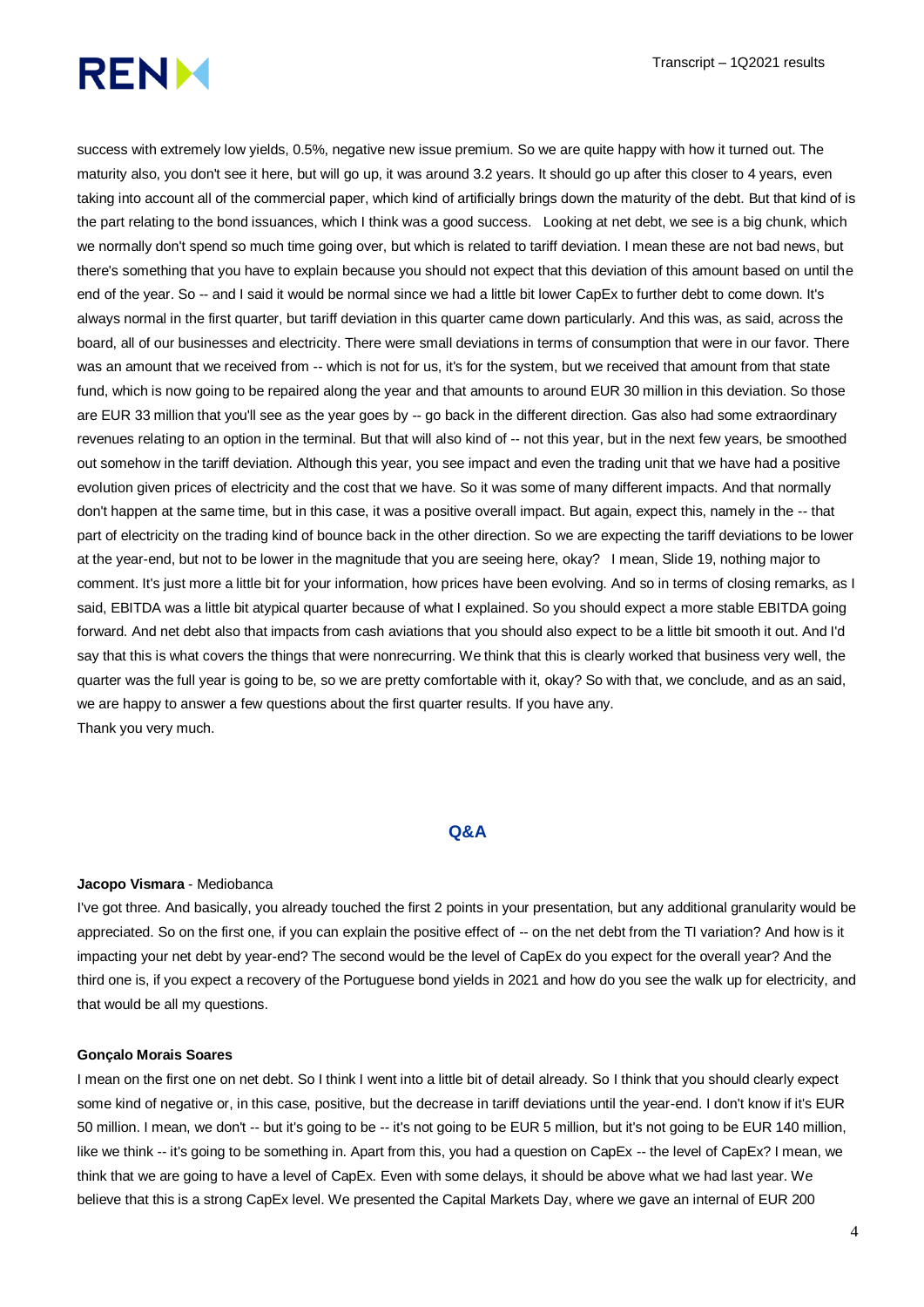

million to EUR 235 million. So let's see how it goes. It's challenging. We have a lot of work to do. There's a lot of licensing to be done, but I think we're going to be able to deliver on that number that we also announced today. On the bond yield, we don't have any expectations on the our expectation is that models are going to stay somewhat low. I think that bond yields can as time goes by the. So let be. That's what the curve now is indicating even in a modest way, but we are not expecting bond yields to go up this year. I think that it's still going to be more or less where they are now.

# **António Seladas** - A|S Independent Research - Analyst

Just one question. If you can share with us the amount to be invested on the solar photovoltaic project that apparently, we already signed to, what will be the amount and the time period for the investments.

#### **Rodrigo Costa**

The amount -- or the period is during 6 years. And the total amount on the NPV process is a little bit above EUR 300 million.

**António Seladas** - A|S Independent Research - Analyst EUR 300 million for the coming 6 years, yes? So it should start this year?

#### **Gonçalo Morais Soares**

The payments are scheduled to be during the 6 years. We have 6 years to conclude the collections of. We will get the full payment by the end of the 6 years.

#### **António Seladas** - A|S Independent Research - Analyst

And that will be treated as an investment from your side, and then the payments will be some time that you do the investment or it will be...

#### **Gonçalo Morais Soares**

No, It's not so it's completely -- there if it was banned completely. I mean, at the end of the day, you're not going to see this in the regulated assets in.

#### **Rodrigo Costa**

These are going to be treated from the regulation perspective as a fully subsidized CapEx. Sorry, in terms of RAB remuneration, it won't get any remuneration. If we'll get the corresponding OpEx allowances that a regulatory model proceeds.

#### **Gonçalo Morais Soares**

Because the remuneration is already included.

### **Rodrigo Costa**

This amount that we are telling you already includes the NPV of the expected remuneration, we would get with something similar if there would be a regulated investment, okay?

#### **António Seladas** - A|S Independent Research - Analyst

Okay. And that -- this amount were included in the -- well, the pipeline of investments that you mentioned today for the investors, I guess, or not?